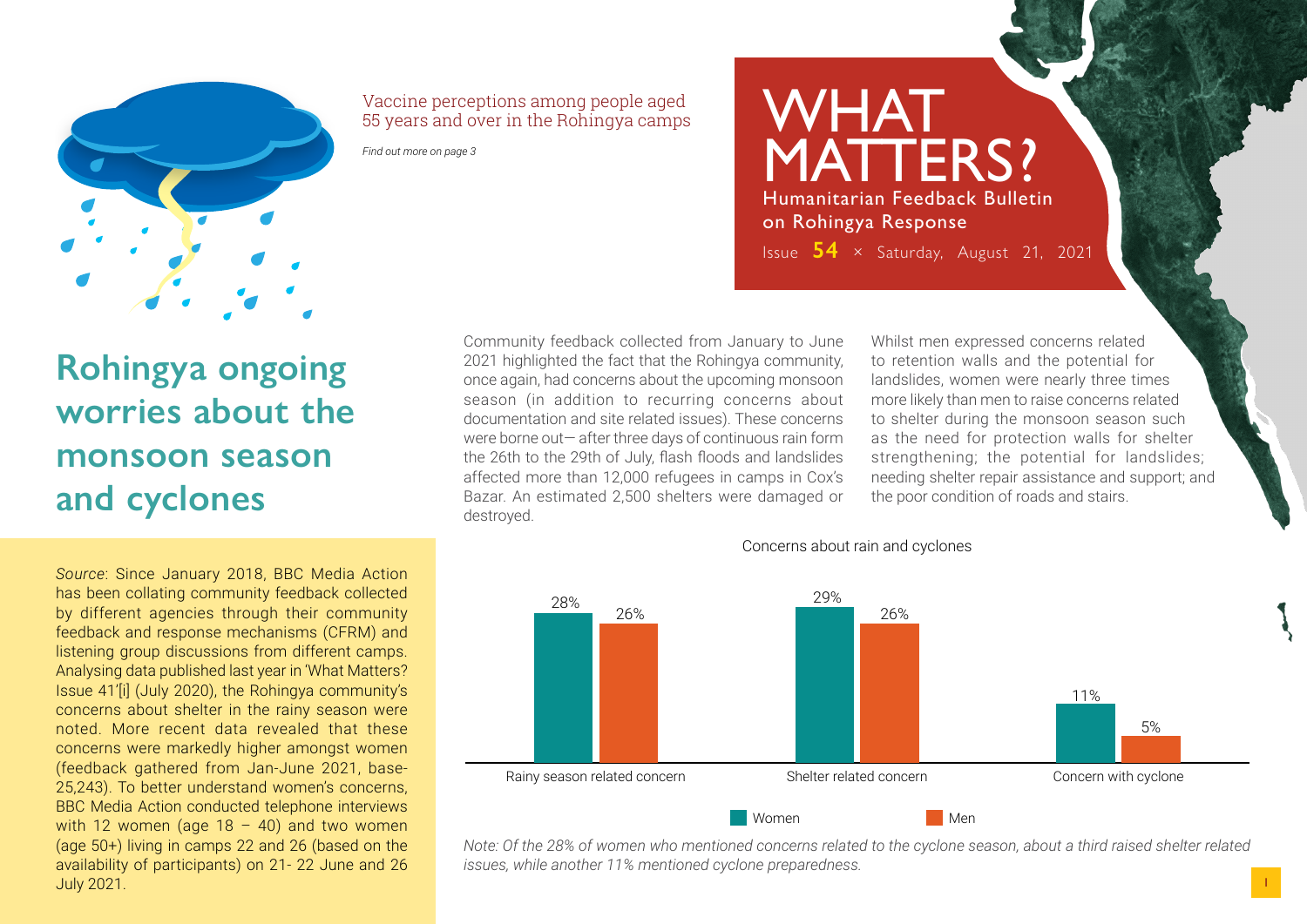Having lived in the camps for three years or more, Rohingya people are aware of measures they need to take as a precaution for cyclone preparedness. Interviewees reported the need to store dry food and keep matches and identification cards in polybags. Furthermore, they knew that the cyclone signal means children and older people must return to and stay at home. Concerns were expressed about their shelter, the site and having limited access to health services during this monsoon and cyclone season, but less was mentioned about preparedness.

# **Women want shelter materials to fortify/improve the condition of homes**

Rohingya people said they felt vulnerable because of the poor condition of homes, which they said had the potential to be easily damaged due to storms, heavy rain and landslides. Interviewees said many of the shelters were built when they arrived in the camps, years ago, and have since deteriorated. They pointed out specific issues such as termite damage to bamboo, damage to pillars, and leaks in tarpaulin. Previous monsoon seasons have been problematic and they expressed concern that the shelters would become uninhabitable in further heavy rains. (This has happened, as predicted by respondents.)

# We always worry about our shelters collapsing during the cyclone/*tufan* (storms)."

– Rohingya female, 31, Camp 22

Those interviewed pointed out that some shelters are particularly vulnerable because of where they are located, such as on slopes or at the bottom or top of a hill. Furthermore, they worried about landslides, high winds, and rainwater flowing into shelters due to narrow/clogged drains.

## **Most people did not get NGO support and can't afford repairs – a particular concern for older people and widows**

Those interviewed said their shelters needed repairs before the coming cyclones. However, very few were able to attempt repairs on their own due to lack of funds. Others reported that the community has collected money amongst themselves, without NGO intervention, to fund repairs to the shelters of widows and older people.

 Those who are widows, sometimes sell their relief products or other people collect money for helping widows to repair their shelters."

– Rohingya female, 26, Camp 26

 Older people have anxiety— what will they do if *tufan* (storms) come to the camps."

– Rohingya female, 31, Camp 22

Those interviewed said shelter related problems have been raised with NGO workers, but they haven't been addressed. As mentioned earlier, they reported attempting to repair their own shelters and help each other, but said they didn't have enough money to buy materials. Some said that last year government and/ or NGO preparedness support was provided, but this year, due to Covid-19, NGO workers had not led any preparedness initiatives.

 Due to Covid-19, NGO workers were not able to come to the camps to repair our shelter."

– Rohingya female, 31, Camp 22

Those interviewed said they also raised their concerns with doctors and nurses when visiting health facility centres, but were referred to NGO workers. In addition, they raised these issues with mahjis (local community leaders).

# **Roads, toilets, and drainage systems of concern**

Those interviewed raised concerns about the site. For example, since roads are not built of brick, they get muddy when it rains making it difficult to move around the camps, especially for older people, who need to seek safety during a cyclone. Therefore, they think all roads should be built with bricks and cement. Those interviewed also mentioned the need to repair toilet shelters (roofs and walls), drains, retention walls, and stairs in preparation for the coming monsoon season.

 As the roads are not made of bricks, when the *tufan* damaged when the *tufan* (storms)/ comes, the roads become muddy and that's are made of tin and plastic." why we cannot move to other places easily." Our toilets will be (storms) comes because they

– Rohingya female, 32, Camp 22

– Rohingya female, 26, Camp 26

Interviewees expressed concerns about electricity poles (*Khamba*) being blown down during a cyclone.

When tufan (storms)/ start in camp, we are afraid about whether the hospital will remain open or not, whether trees, electric poles or the shed of toilets fall on us and whether the hills will collapse and destroy our shelters."

– Rohingya female, 32, Camp 22

Those interviewed said that due to site related problems such as muddy roads and stairs, people have difficulty accessing healthrelated services. Some reported that volunteers in blocks have helped pregnant and older people go to health facilities and that this would be necessary going forward.

It is impossible to go to the health centres during the cyclone as the roads are not in a good condition. Moreover, the health centre could be closed and if it is open, it is hard because we have to wait in line."

– Rohingya female, 32, Camp 22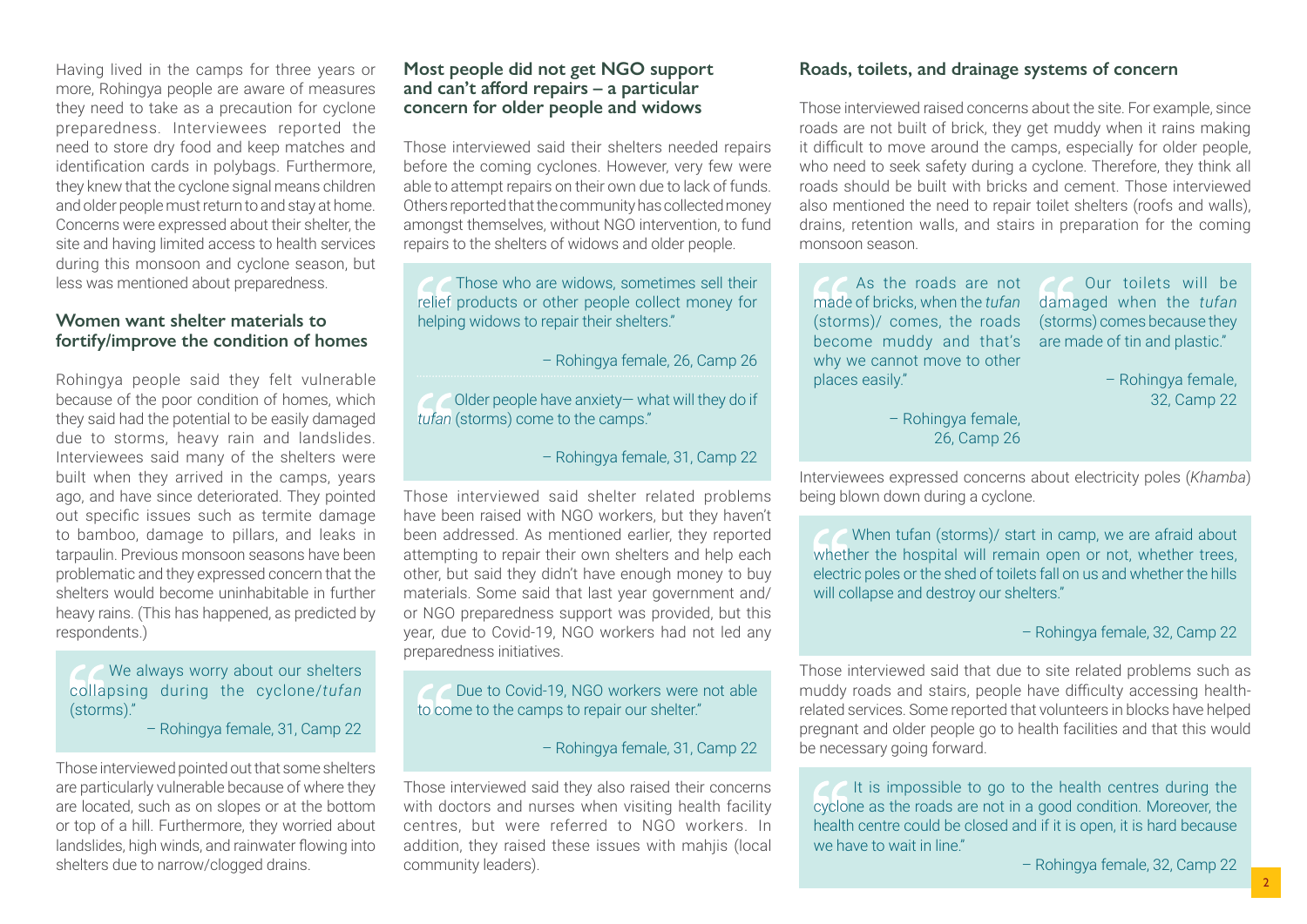

# **Vaccine perceptions among people aged 55 years and over in the Rohingya camps**

*Source*: To understand current community perspectives relating to the Covid-19 vaccines and their associated information needs, Translators without Borders (TWB) conducted interviews over the phone with 9 women, 5 men and 4 imams from the from camps 1W, 2E, 3, 4, 5 & 25. The interviews took place in early August 2021.

Rohingya people aged 55 and over will be the first to receive the Covid-19 vaccine as it is rolled out in the camps. To explore the perspectives of older people regarding the vaccine TWB spoke to a small group of camp residents aged between 55 and 75. Four imams were also interviewed to explore their perspectives on the vaccine, given their important role in the community as trusted sharers of information. Interviews suggest that a majority of camp residents in this age group are ready and willing to receive the vaccine. However, they need a lot more information about the vaccine roll-out in the camps, as well as general information and education about how vaccines work and the risks to them and their loved ones. Support for the vaccine also appears high among imams, but they lack the information needed to promote support for the vaccine campaign.

#### **Rohingya understanding of how viruses are spread influences their Covid-19 prevention**

The majority of respondents express continuing concern about Covid-19, while a few are not concerned, as they feel protected either by following Covid guidelines or by their faith in Allah. Regardless, all respondents report taking measures to reduce the risk of contracting Covid-19, mostly wearing masks, maintaining social distancing and regularly washing their hands and cleaning their homes. The focus on hygiene (hand washing and house cleaning) is likely connected with the Rohingya understanding of viruses. The Rohingya term for virus is *fuk*, a broad term which also refers to bacteria, germs and worms (such as intestinal worms). A disease (*biaram*) is generally thought to be due to infection with *fuk* when a person touches or inhales dirt (ho\*sara) or rubbish (*furari*). Covid-19 is considered a type of *fuk*, so cleaning and good hygiene are important to avoid catching it.

We practice hygiene such as washing hands often and keeping the house and environment clean."

– Rohingya woman, 65, Camp 2E

We wash our hands with soap frequently, wear masks when we go outside, avoid large gatherings of people and follow other hygiene protocols. These are the measures we follow in our house."

– Rohingya man, 75, Camp 5

# **People believe that getting vaccinated is important but more vaccine education is needed**

Thirteen of the 14 community members interviewed and all 4 imams believe that getting vaccinated is generally important, but most are confused about how vaccines work. Respondents report either neutral or positive previous experiences with vaccines but some fear that getting a vaccine might cause death. While most respondents say that they know what a vaccine is, their descriptions indicate that there is confusion about what vaccines do.

All respondents are aware that vaccines are something which keeps people healthy and free from disease or illness, but they broadly see vaccines as a treatment rather than a preventative measure. Three are unable to describe what a vaccine is, another three see 'vaccine' as a synonym for 'injection', while the remainder describe vaccines as something which kills bacteria or disease in the body. Some also recognise vaccines as a means of protecting them from diseases or illnesses more generally, rather than from specific conditions, and many respondents associate vaccines mostly with babies and children.

A vaccine is a kind of injection which is usually given to kill bacteria in our body and keep us safe."

– Rohingya man, 70 years old, Camp 5

When you get a vaccine it kills the virus in your body."

– Imam, 32, Camp 4